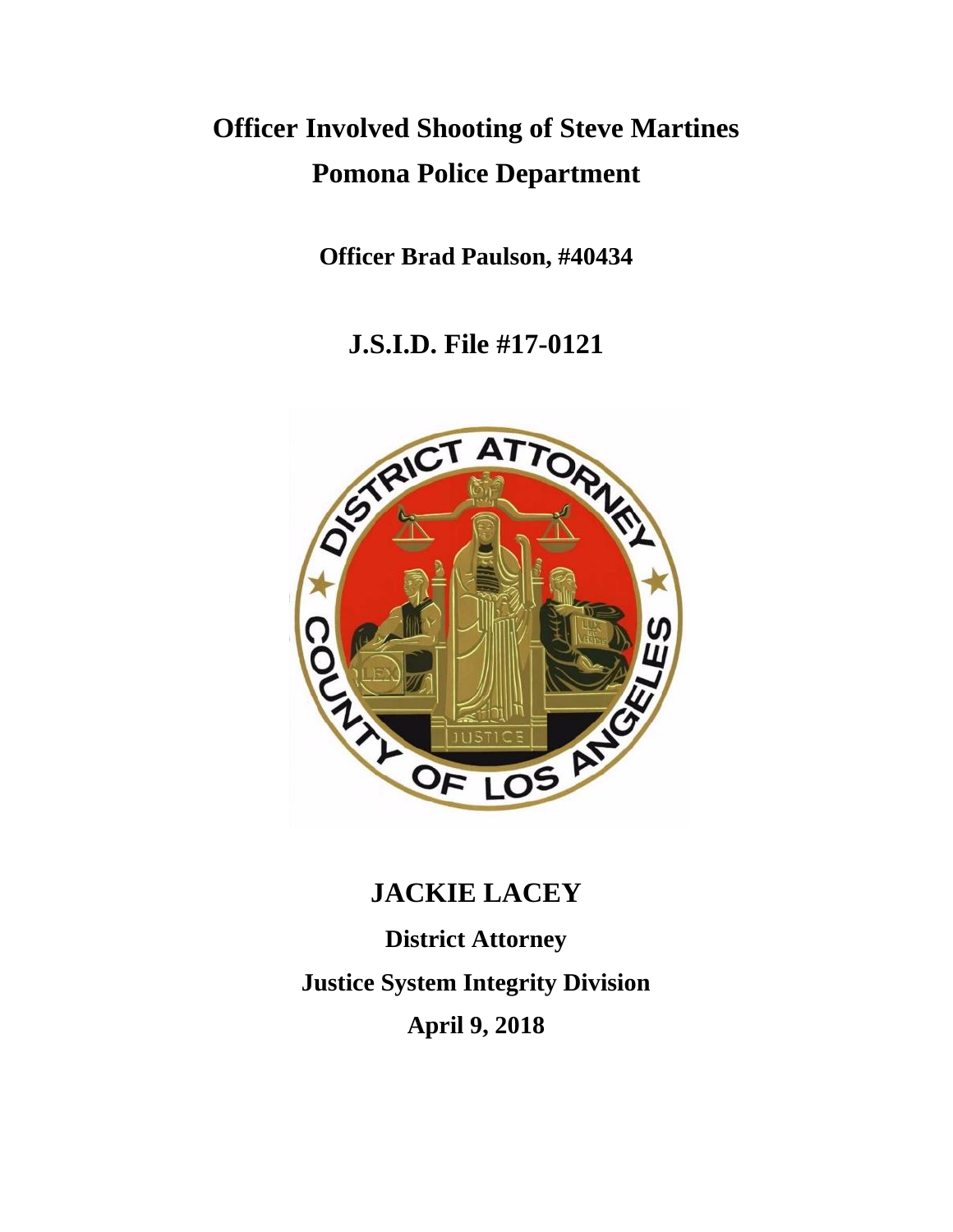#### **MEMORANDUM**

TO: CHIEF MICHAEL OLIVIERI Pomona Police Department 490 W. Mission Boulevard Pomona, California 91766

> CAPTAIN CHRISTOPHER BERGNER Los Angeles County Sheriff's Department Homicide Bureau 1 Cupania Circle Monterey Park, California 91755

- FROM: JUSTICE SYSTEM INTEGRITY DIVISION Los Angeles County District Attorney's Office
- SUBJECT: Officer Involved Shooting of Steve Martines J.S.I.D. File #17-0121 P.P.D. File #17-02352
- DATE: April 9, 2018

The Justice System Integrity Division of the Los Angeles County District Attorney's Office has completed its review of the March 2, 2017, non-fatal shooting of Steve Martines by Pomona Police Department (PPD) Officer Brad Paulson. We find that Officer Paulson acted in lawful self-defense.

The District Attorney's Command Center was notified of this shooting on March 2, 2017, at approximately 2:30 a.m. The District Attorney Response Team responded to the scene and was given a briefing and walk-through by Los Angeles County Sheriff's Department (LASD) Lieutenant Joe Mendoza.

The following analysis is based on reports prepared by the LASD Homicide Bureau submitted to this office by Detectives Steve Blagg and Ken Perry. The reports include photographs, audiorecorded interviews of witnesses, radio transmissions, surveillance videotape, and dash camera videotape.

#### **FACTUAL ANALYSIS**

#### **Introduction**

On March 2, 2017, at approximately 12:30 a.m., Steve Martines, age 24, pointed a gun at four occupants of a 2014 Toyota Camry and attempted to take the vehicle. The occupants exited the vehicle, ran away, and called 9-1-1. Martines was unable to drive away in the car so he ran. Officer Brad Paulson located Martines a short distance away and held Martines at gunpoint. Martines drew a gun and pointed it at Paulson, who ordered Martines to drop the gun and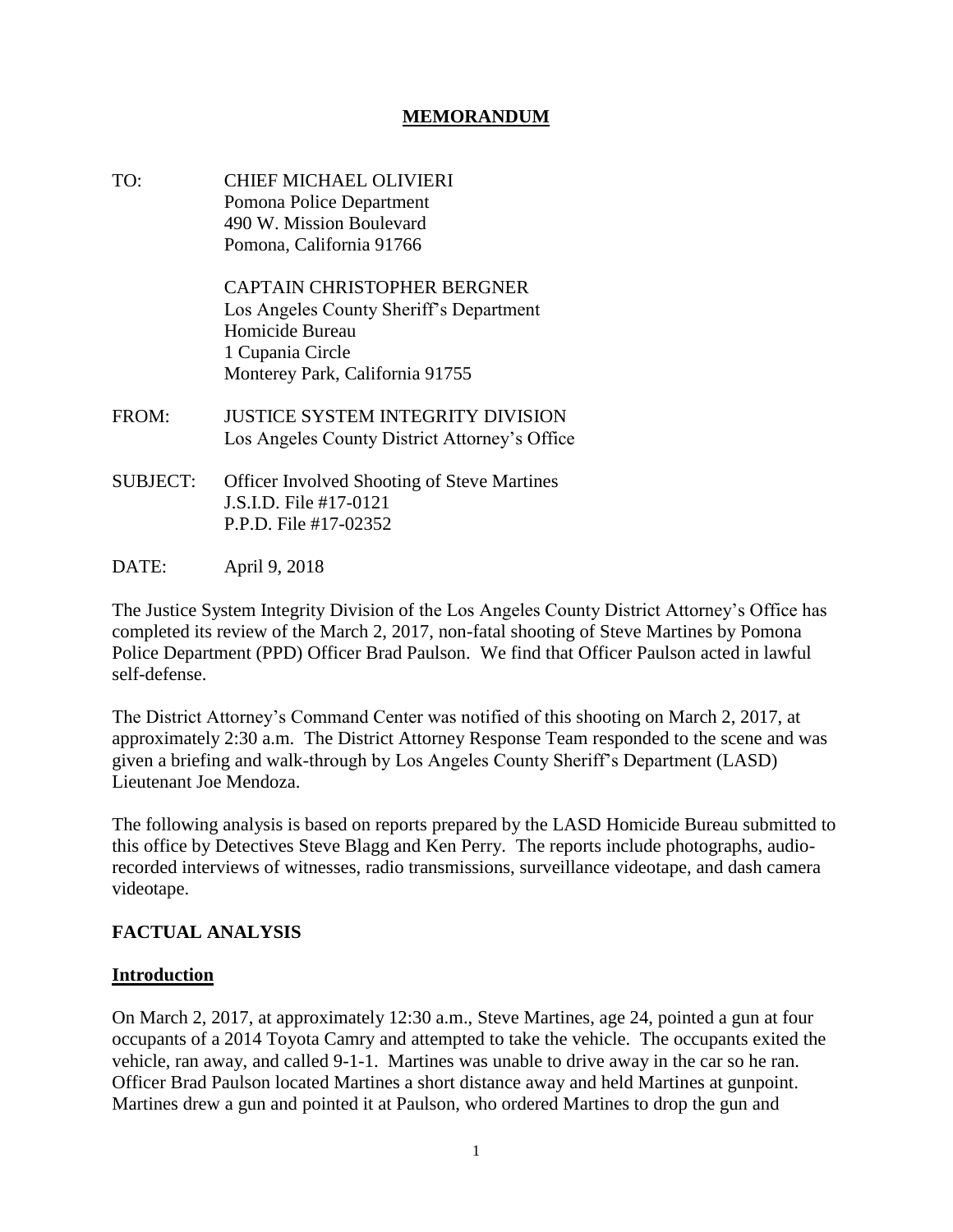surrender. Instead, Martines walked toward Paulson, took cover behind a light pole, and pointed the gun again at Paulson.

Paulson fired one shot at Martines, striking him in the chest and disabling him. Martines dropped the gun, which was later determined to be a BB gun that was a replica of a semiautomatic handgun.

Martines survived and was charged in case number KA114706 with four counts of attempted carjacking and one count of assault upon a peace officer. He pled no contest to those charges, admitted to being armed with a weapon, and was sentenced to nine years in state prison.

## **Dash Camera Footage of the Shooting**

A still photograph from Paulson's dash camera showing Martines pointing the gun at Paulson is shown below, circled in red:



A still photograph from Paulson's dash camera showing Martines repositioned behind a light pole, standing and pointing the gun at Paulson a second time is shown below, circled in red: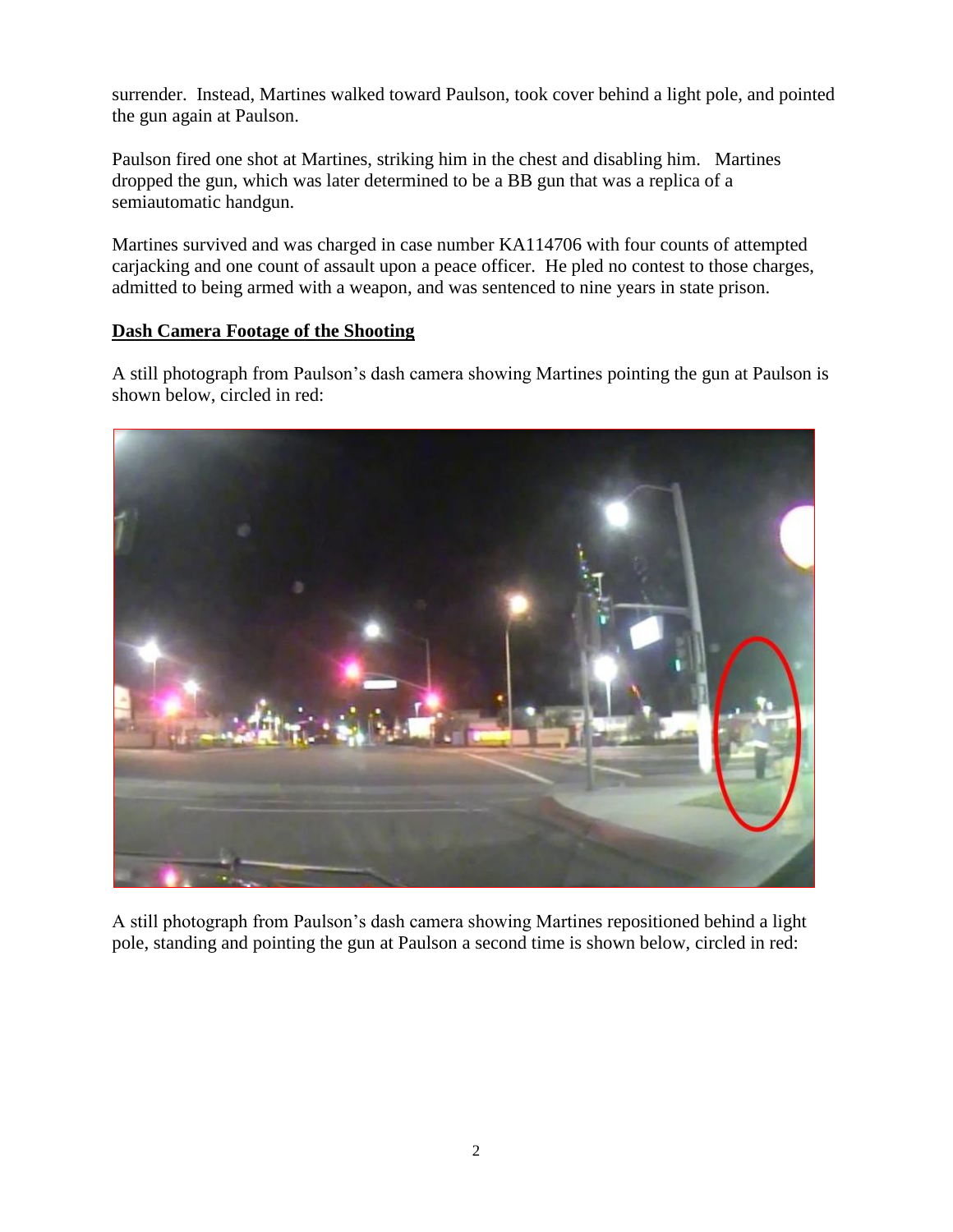

## **Statement of Genesis B.**

Genesis B. was driving her 2014 Toyota Camry with three friends when Martines walked into the roadway, forcing her to stop the car to avoid hitting him. Martines pointed a black handgun at the vehicle, approached the driver's side window, pointed the gun at Genesis B., and ordered everyone out of the vehicle. Genesis B. exited the vehicle, left the car running, and fled with her friends. She called 9-1-1 from a nearby supermarket.

#### **Statement of Bryan L.**

Bryan L. was the front passenger in Genesis B.'s vehicle when Martines walked into the roadway and pointed a black handgun at them. Martines approached the driver's side of the vehicle. Fearing Martines was going to shoot into the vehicle, Bryan L. and the other occupants ran from the vehicle to a nearby market. When he looked back he saw Martines in the driver's seat and he heard the engine revving.

#### **Statement of Salvador V.**

Salvador V. was seated in the backseat of the vehicle when he saw Martines walk into the roadway and force them to stop their car. Martines lifted up his shirt, drew a black handgun, pointed it at the vehicle, and ordered everyone out of the car. Fearing he was going to shoot,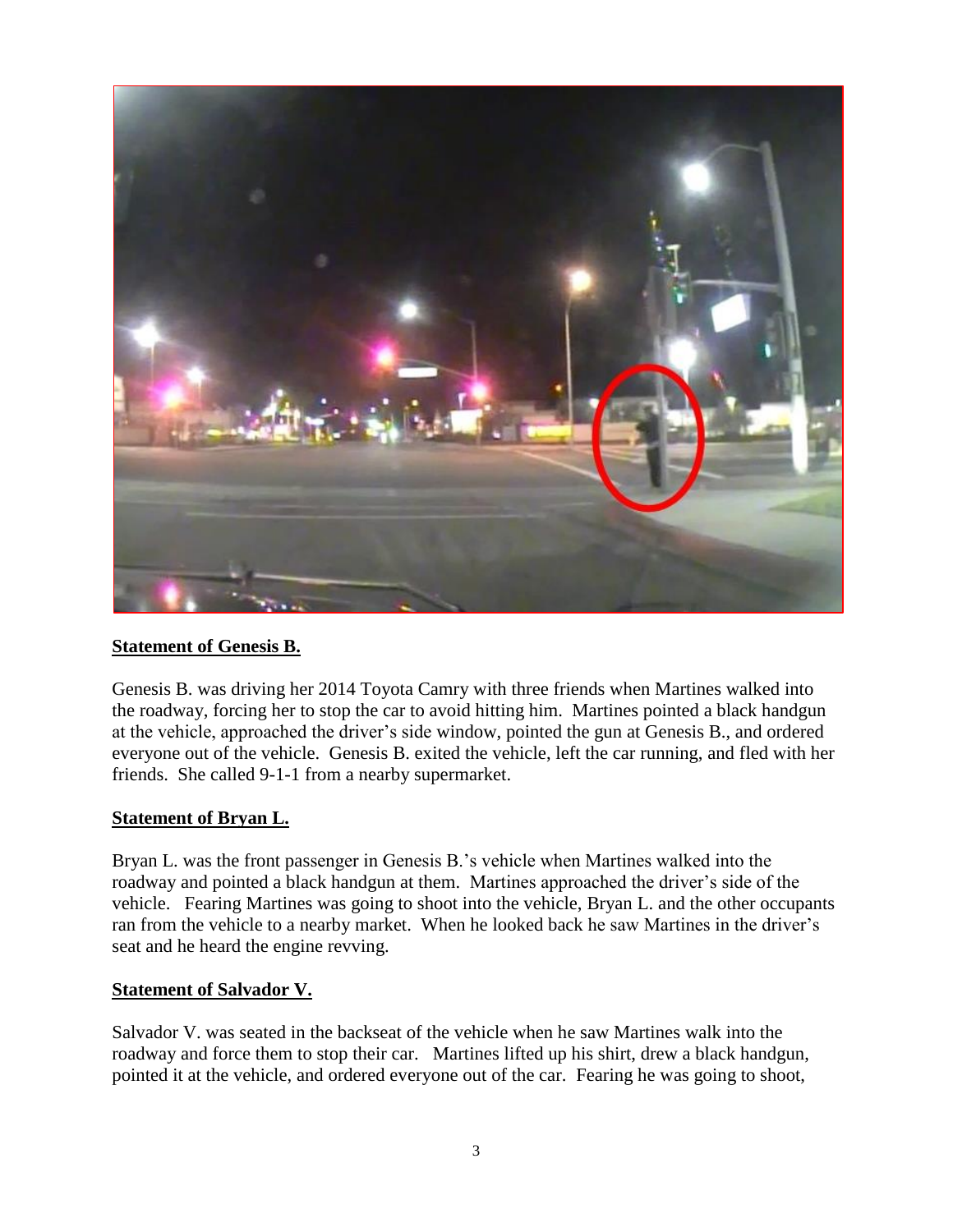Salvador V. and the others exited the vehicle and ran away. They called 9-1-1 from a nearby market.

# **Statement of Hector F.**

Hector F. was in the backseat of the vehicle when Martines walked into the street and forced them to abruptly stop the vehicle. Martines drew a black semiautomatic handgun and pointed it at the car. Martines approached the driver's window and pointed the gun into the car. Fearing he was going to shoot, Hector F. ran from the car. He heard Martines rev the engine of the car but the car did not move.

# **Statement of Steve Martines**

Investigators interviewed Martines in jail after he was released from the hospital. After waiving his *Miranda* rights, Martines said that he was armed with a BB gun, approached a vehicle in the middle of the street, and told the driver he needed the car. Martines said he did not point the gun at the driver but showed the occupants that he had a gun, which looked like a semiautomatic pistol. The occupants of the vehicle fled to a nearby store and Martines got in the vehicle to drive away with the car. However, once he entered the car he "couldn't do it" so he left the car in the road and went to look for someone to give him a ride somewhere to sleep for the night. He encountered a man at Sonic Burger but the man was not able to give him a ride.

As Martines was crossing a street, a police officer shined a light on him. Martines drew the "fake" gun from his pocket to show the officer it was not real. He angled the gun toward the officer in a way that the barrel was pointed at the officer and the officer could have been in danger. He also indicated that he "could" have pointed the gun at the officer while he hid behind a pole. He told the officer, "If you're going to shoot, then go ahead and shoot me." Martines estimated he was about 20 feet from the officer. The officer then shot him.

## **Statement of PPD Officer Brad Paulson**

Paulson provided a voluntary statement to investigators.

Paulson responded to a carjacking call and as he was investigating that call, he received another radio communication regarding a suspicious person at a nearby restaurant. PPD reported that the suspicious person was a male with blood on his face and wearing a blue "hoodie," who was asking people for a ride. The 9-1-1 caller said the man was possibly armed with a gun. As Paulson drove toward that location, he saw a man matching the 9-1-1 caller's description. Paulson illuminated the man, later identified as Martines, with the spotlight of his radio car. Martines turned to his right, looked at him, and continued to walk. After Paulson turned the spotlight off, Martines lifted his jacket and shirt with his left hand and pulled an object that appeared to be a handgun from his waistband with his right hand. Paulson broadcasted that he had an armed suspect at his location and requested assistance.

Paulson opened his door and ordered Martines to raise his hands. Martines raised what appeared to be a black semiautomatic handgun with his right hand and pointed the gun at Paulson. As Paulson took cover at the rear of his radio car, Martines took cover behind a light pole still pointing the gun at Paulson. Paulson yelled several times for Martines to drop the gun. Martines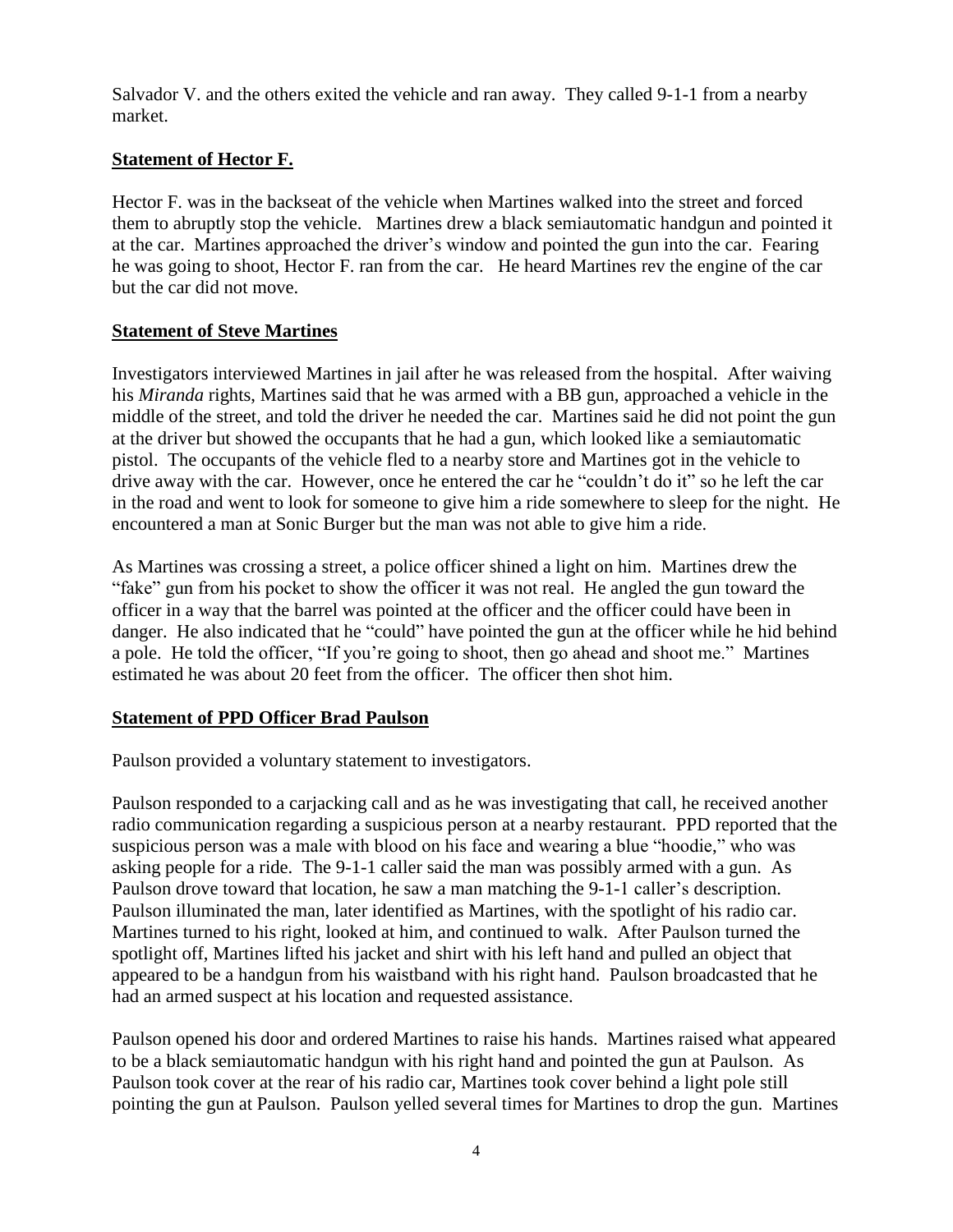stared directly at him as Paulson was yelling commands. Martines stepped from behind the pole, raised the gun with both hands and pointed it at him. Paulson again yelled for Martines to drop the gun. In response, Martines took a step toward Paulson while still pointing the gun at him from approximately 20 to 25 yards away. Fearing Martines would open fire on him, Paulson fired one round from his service weapon at Martines. Martines fell to the ground on his right side and the gun fell in the street.

# **Firearms Evidence**



Martines was in possession of a Daisy 426 Powerline BB gun, which is shown in the photograph above. The gun is CO2 powered and designed to expel .177mm BB's, and is therefore defined under California law as a "BB device."<sup>1</sup> It is further defined as an "imitation firearm" because it is a BB gun and a device "so substantially similar in coloration and overall appearance to an existing firearm as to lead a reasonable person to perceive the device is a firearm." Notably, in 2016, California passed, via SB-199, a new gun law to address the danger presented to law enforcement by imitation firearms. In passing that new law, the legislature noted the following rationale regarding the control of imitation firearms, including BB guns:

l

<sup>&</sup>lt;sup>1</sup> See Penal Code section  $12001(g)$ .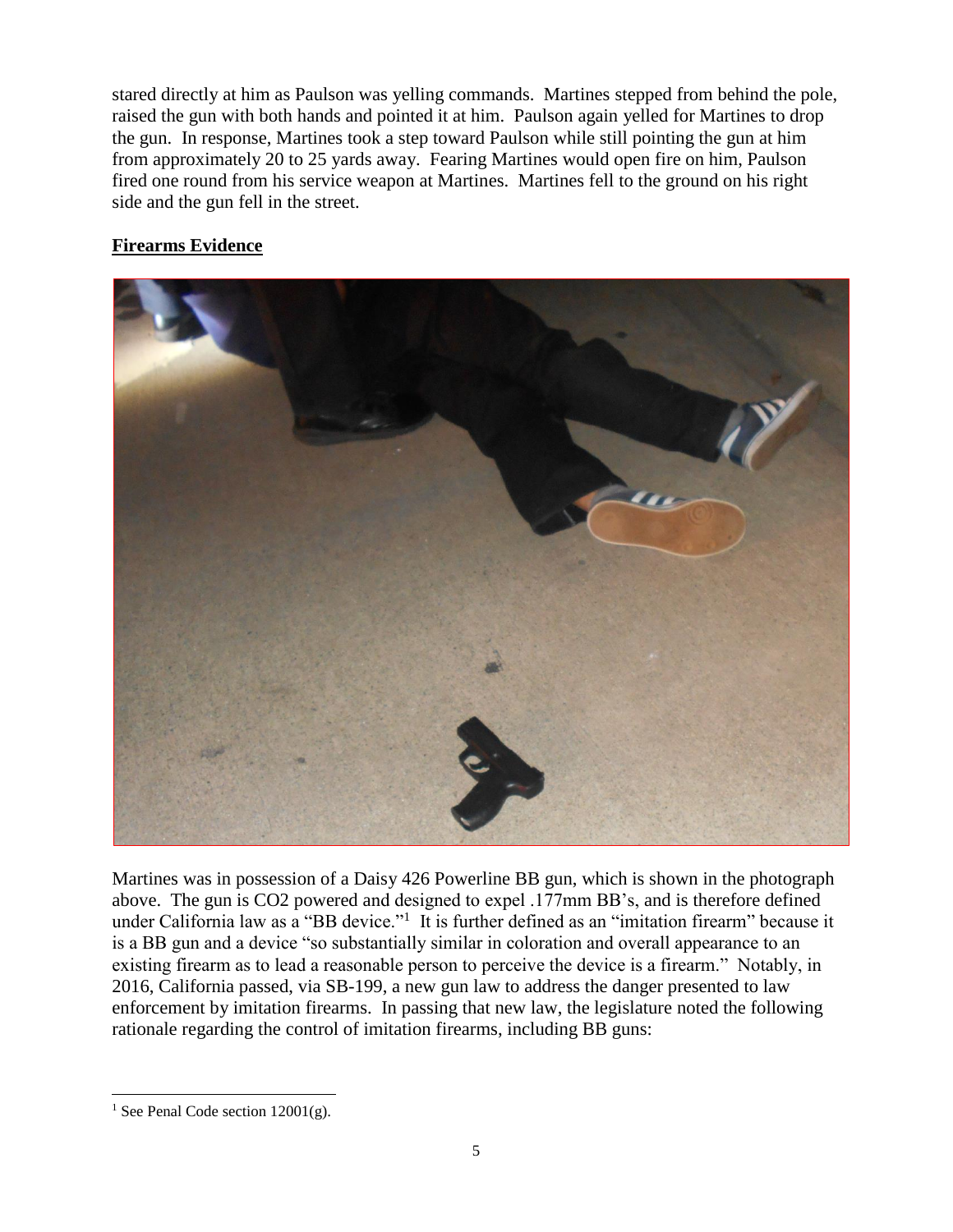*Imitation guns are deliberately fabricated to be indistinguishable from real firearms. Law enforcement officers have extreme difficulty distinguishing these fake guns from lethal weapons, particularly when officers must react within seconds to emergency situations. One of the primary dangers posed by replicas is that such guns are used by children and young adults who may not comprehend the seriousness of displaying them around unsuspecting law enforcement officers or around armed individuals. As a result, officers and community residents can find themselves in precarious situations when unable to distinguish replica guns from handguns and assault weapons. On October 22, 2013, a thirteen-year-old boy from Santa Rosa was tragically shot and killed by Sonoma County deputies who mistook the plastic airsoft gun he was carrying for an actual AK-47. This tragedy is neither new nor uncommon. A 1990 study commissioned by the Department of Justice found that there are well over 200 incidents per year in which imitation guns are mistaken for real firearms.*

Paulson was armed with a .45 caliber "Springfield" Armory Model 1911 with a capacity of nine rounds. An inspection of his service weapon after shooting showed eight remaining rounds, which is consistent with the evidence that he fired one round. Detectives recovered one spent shell casing near where Paulson was standing at the time of the shooting. A single projectile was also found in the street.

## **Martines' Injuries**

Martines was shot once in the chest, from front to back. He was treated and released from the hospital shortly after the shooting.

## **LEGAL ANALYSIS**

## **The Law**

California law permits the use of deadly force in self-defense or in the defense of others if that person actually and reasonably believes that he or others are in imminent danger of great bodily injury or death. Penal Code § 197; *People v. Randle* (2005) 35 Cal.4<sup>th</sup> 987, 994 (overruled on another ground in *People v. Chun* (2009) 45 Cal.4<sup>th</sup> 1172, 1201); *People v. Humphrey* (1996) 13 Cal.4th 1073, 1082; *see also, CALCRIM* 505.

In protecting himself or another, a person may use all the force which he believes reasonably necessary and which would appear to a reasonable person, in the same or similar circumstances, to be necessary to prevent the injury which appears to be imminent. *CALCRIM* 3470. "The 'reasonableness' of a particular use of force must be judged from the perspective of a reasonable officer on the scene, rather than the 20/20 vision of hindsight…The calculus of reasonableness must embody allowance for the fact that the police are often forced to make split-second judgments - - in circumstances that are tense, uncertain, and rapidly evolving - - about the amount of force that is necessary in a particular situation." *Graham v. Connor* (1989) 490 U.S. 386, 396-397.

The test of whether the officer's actions were objectively reasonable is "highly deferential to the police officer's need to protect himself and others." *Munoz v. City of Union City* (2004) 120 Cal. App. 4<sup>th</sup> 1077, 1102. It is well-settled that, "Where the peril is swift and imminent and the necessity